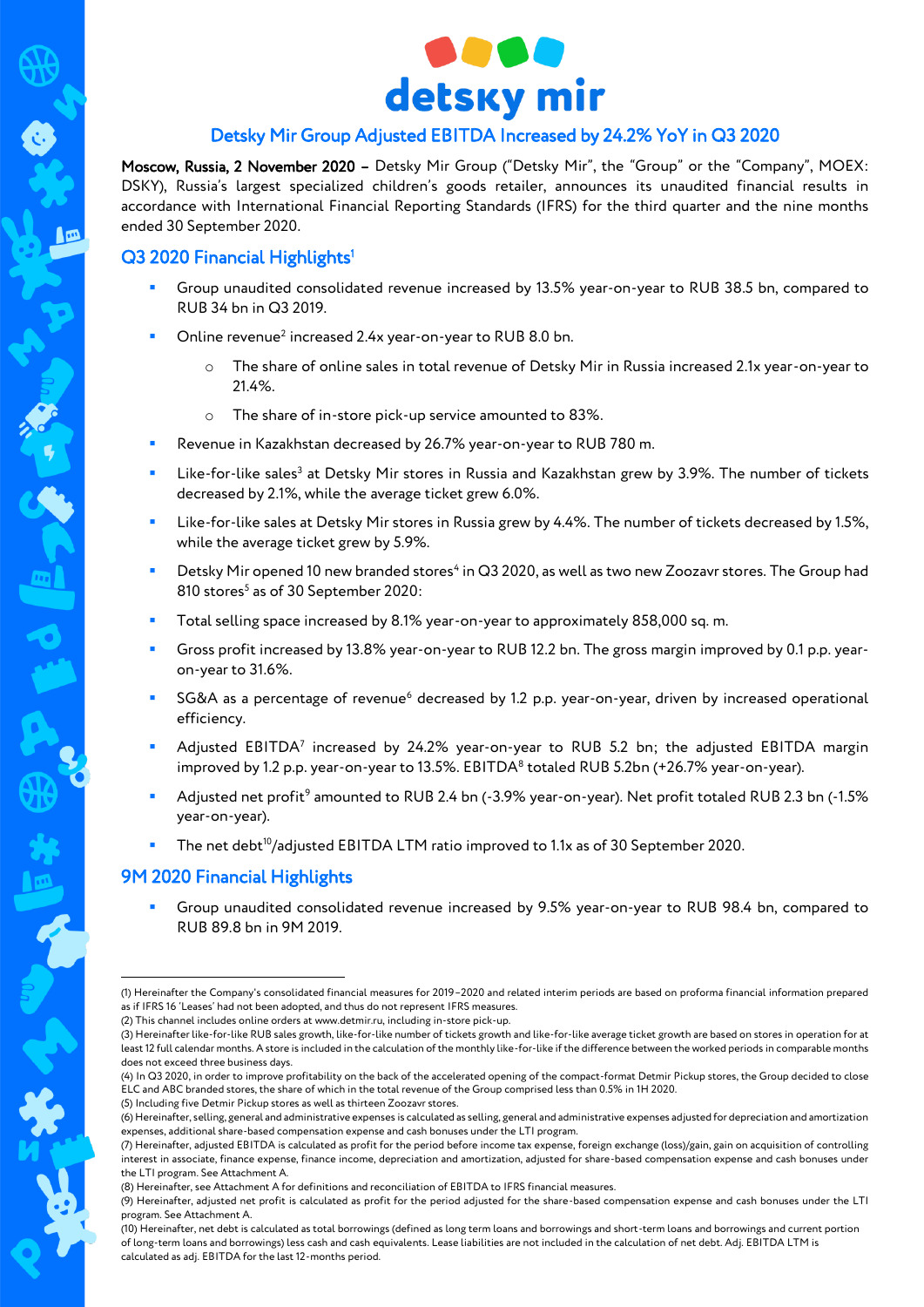- Online revenue increased 2.5x year-on-year to RUB 22.1 bn.
	- o The share of online sales in total net revenue of Detsky Mir in Russia increased 2.3x year-on-year to 23.3%.
	- o The share of in-store pick-up service amounted to 81%.
- Revenue in Kazakhstan decreased by 7.2% year-on-year to RUB 2.4 bn.
- Like-for-like sales at Detsky Mir stores in Russia and Kazakhstan grew 3.0%. The number of tickets decreased 2.7%, while the average ticket grew 5.8%.
- Like-for-like sales at Detsky Mir stores in Russia grew 3.2%. The number of tickets decreased 2.5%, while the average ticket grew 5.8%.
- Detsky Mir opened 30 new branded stores<sup>11</sup> in 9M 2020, as well as one new Detmir Pickup store and three new Zoozavr stores.
- Gross profit increased by 6.5% year-on-year to RUB 30.1 bn, with a gross margin of 30.6%.
- SG&A as a percentage of revenue decreased by 1.5 p.p. year-on-year, driven by increased operational efficiency.
- Adjusted EBITDA increased by 15.8% year-on-year to RUB 11.0 bn; the adjusted EBITDA margin improved by 0.6 p.p. to 11.2%. EBITDA totaled RUB 10.6 bn (+16.6% year-on-year).
- Adjusted net profit amounted to RUB 3.8 bn (-23.2% year-on-year). Net profittotaled RUB 3.4 bn (-24.7% year-on-year).

### Q3 2020 Key Events

- In September 2020, the Company started to accept payments via the Faster Payments System (FPS) across its retail stores. Detsky Mir customers are now able to pay for their purchases using a QR code via the FPS across all of Detsky Mir retail stores in Russia.
- In September 2020, the Extraordinary General Meeting of Shareholders approved a final dividend payment of the remaining undistributed profit for Q4 2019 totaling RUB 1.8 bn, or RUB 2.5 per ordinary share.
- In September 2020, PJSFC Sistema (the majority shareholder of the Company) and the Russia-China Investment Fund (RCIF) successfully priced the offering of Detsky Mir shares. The offering size was 185 million existing shares in Detsky Mir, representing 25% of Detsky Mir's issued share capital. Through this offering, Detsky Mir became the first Russian company with a 100% free float. Sistema and RCIF ceased to hold any ownership interest in the Company.
- In July 2020, the Company launched its first regional distribution center in PNK Park Rostov-on-Don, a Class A+ industrial park developed by PNK Group. Detsky Mir leased 6,000 sq. m of warehousing space for seven years with the option to expand. The project's CAPEX totals around RUB 100 m.
- Despite the repeated closures of most of Detsky Mir stores in Kazakhstan due to the spread of the coronavirus (COVID-19), the Company promptly launched pickup points for online orders at its retail outlets, which helped maintain its revenue generation and deliver positive financial results.
- Detsky Mir updated its mid-term growth strategy. The Company primarily plans to strengthen its leadership in the children's goods market while maintaining double-digit growth in total sales via the further rollout of its omnichannel business model. At the same time, the Company sees a solid upside in family digital services, as well as in the pet supplies market. A recording of the online conference where the updated strategy was discussed is available here[: Medium-term Strategy.](https://ir.detmir.ru/en/detsky-mir-strategy-2020/)
- The Detsky Mir Charitable Foundation donated humanitarian aid totaling about RUB 24 m to boarding schools and medical institutions of the eight Russian regions. In July, the Zoozavr retail chain successfully held the Comfort in a Shelter campaign aimed at helping homeless animals: one whole ton of feed were collected in total. The Company held the Uchastvuyte campaign to collect the goods for disadvantaged children: more than 1.5 million participants donated more than 1.8 million items.
- The Company held a campaign for the collection of post-consumer household appliances at the head office – about 70 kg of equipment, as well as 1.5 tons of waste paper were collected and sent for recycling.

# Events after the Reporting Period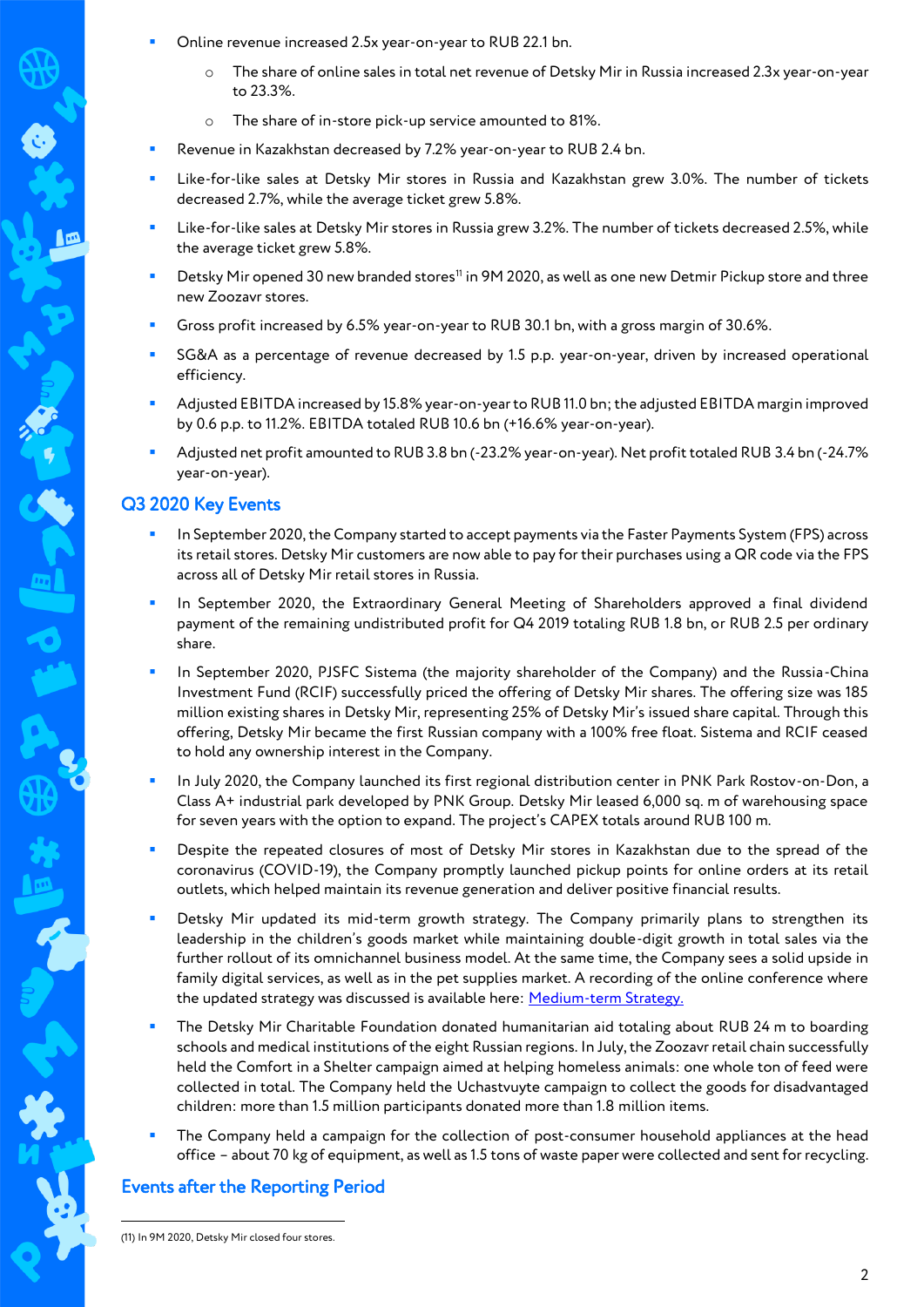- As of 2 November 2020, all Detsky Mir stores<sup>12</sup> remained open to customers.
- In October 2020, the Company signed a preliminary agreement to open a distribution center in Kazan based on Russian Post's fulfillment center at Kazan International Airport with an area of 8,000 square meters. The distribution center is expected to be launched in Q2 2021.
- In October 2020, Detsky Mir announced the full-scale launch of its own marketplace. A personal account functionality has been added to the online platform, offering all necessary features – assortment creation and management, analytical reporting, price management, etc. The Company plans to further expand the marketplace functionality by adding a promotion management system, financial reporting and operational analytics. In the medium term, the assortment is expected to grow to 2.4 million SKUs. The Company has already established long-term partnerships with a number of local and foreign brands
- In October 2020, the Company launched a super-express delivery service from Detsky Mir stores. Customers in 250 cities across Russia can now receive their order within two hours of placing it on the website. Moreover, a good number of deliveries in Moscow are fulfilled by own courier service.
- In October 2020, the Company continued to enhance the UX of the detmir.ru online store by launching a new personal account, optimizing the shopping cart and by adding Apple Pay and Google Pay to the mobile application. Preliminary results of A/B testing show that revenue per user increased by 15%.
- The Detsky Mir Charitable Foundation donated humanitarian aid totaling about RUB 1 m to children's social institutions in Udmurtia. The fund also provided support to large families in the three Russian regions with aid totaling over RUB 5 m.
- Detsky Mir is running a campaign to collect and recycle clothes and shoes across the retail chain and at its head office.
- Detsky Mir is observing all necessary epidemiological safety measures in retail stores: the health of all personnel is monitored, personal protective equipment for employees (masks, gloves, hand sanitizers) have been purchased, special markings have been applied to help our customers maintain social distancing, disinfection efforts have been stepped up across all our sales areas and buildings, and hand sanitizers are available to customers at store entrances. The Company constantly monitors the decrees of regional leaders and fulfills their instructions for transferring employees to remote work. Employees who work at the head office in Moscow are regularly tested for COVID by PCR.

### Maria Davydova, PJSC Detsky Mir Chief Executive Officer, said:

1

"Q3 results once again proved Detsky Mir's high resilience in the face of the crisis. We managed to quickly return to the trajectory of double-digit business growth and strengthen our leadership in the children's goods segment. In October, we also expect a high total sales growth over 16%, as the online channel grew by 2.4 times year-onyear.

"We continuously focus on execution excellence by optimizing costs and improving the efficiency of business processes, thanks to which we achieved a solid operating income growth. As a result, adjusted EBITDA margin increased by 1.2 p.p. year-on-year to 13.5%.

"In addition, we continue to generate strong cash flow thanks to low capital requirements and the efficient optimization of debt capital. It is critical to highlight that the accumulated FX losses of RUB 2.6 bn, which significantly diminished net profit under IFRS, are mainly non-cash in nature due to the revaluation of foreign currency payables from suppliers. Cash FX losses amounted therefore to RUB 504 m for 9М 2020.

"Given our strong financial position, the Company's management team will recommend the BoD and shareholders to pay out our entire net income as an interim dividend for 9M 2020. Thus, the total amount of paid dividends in 2020 would increase by 11% year-on-year to RUB 7.8 bn, corresponding to around RUB 10.6 per ordinary share.

"Given that Detsky Mir has become the first Russian company with a free float of 100%, process has been initiated to refresh the Board of Directors to achieve majority of independent directors. The BoD launched the formal search to nominate four new independent directors, including a new Chairman. The Company will place a heavy focus on candidates with a background in e-commerce and digital transformation. We fully expect that new candidates will be presented to our shareholders before year-end 2020.

"Looking ahead, we will continue to consolidate the children's goods retail market in Russia and the CIS thanks to our unique and diversified product range, affordable prices and a well-developed online sales channel. Our team will do our best to ensure that the shareholders get a high return on their investment in Detsky Mir."

<sup>(12)</sup> The Company temporarily closed one store, in which a fire occurred on November 1, 2020. The store is located in the Zhemchuzhina Sibiri shopping center (Tobolsk city).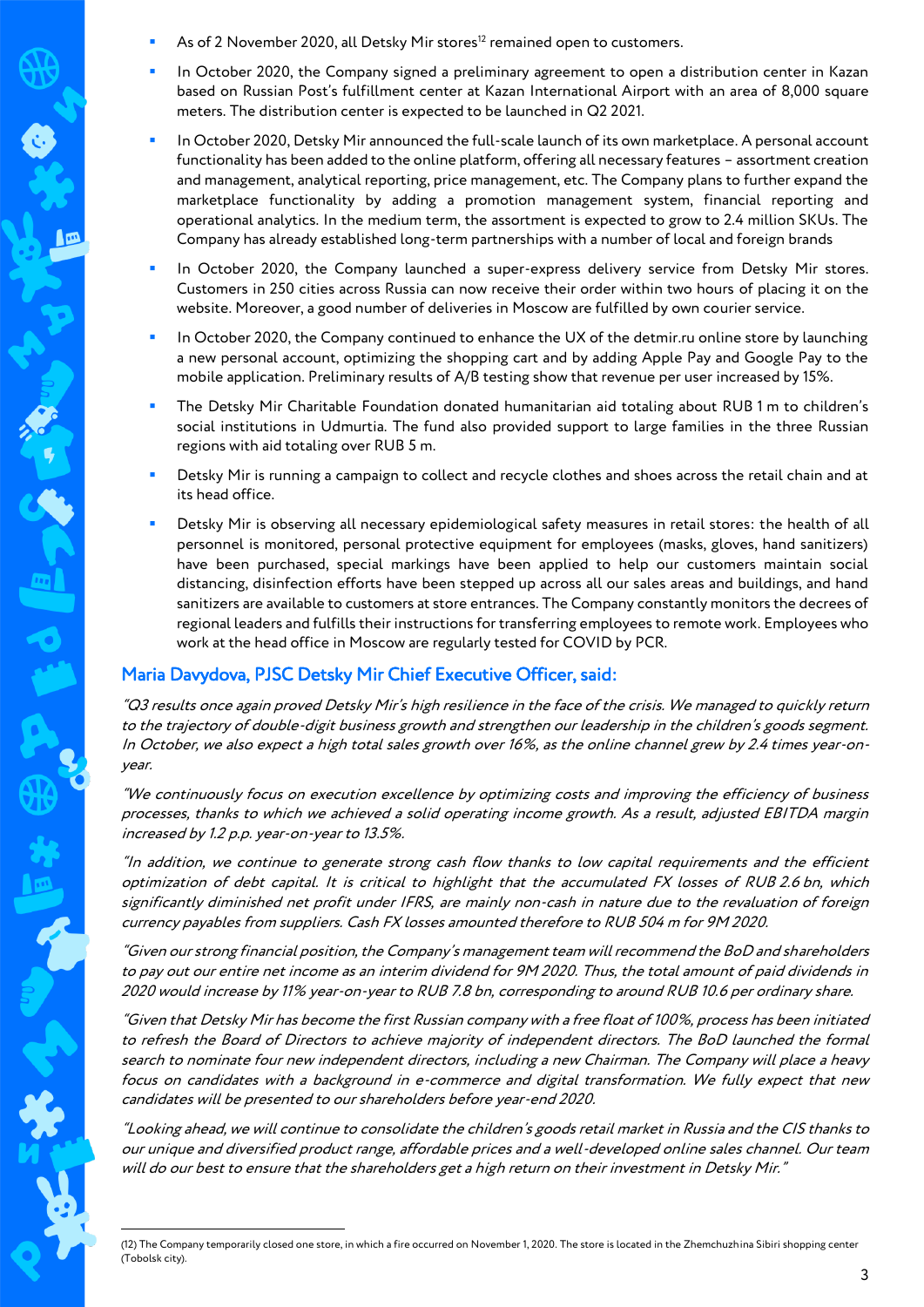### Operating Results

|                                           |         | Q3 2020 |              | Q3 2019    |         | Change       |  |  |
|-------------------------------------------|---------|---------|--------------|------------|---------|--------------|--|--|
| Number of stores                          |         | 810     |              |            |         | $+3.8%$      |  |  |
| Detsky Mir                                |         | 792     |              | 780<br>710 |         | $+11.5%$     |  |  |
| ELC & ABC                                 |         |         |              | 62         |         |              |  |  |
| Zoozavr                                   |         | 13      |              | 8          |         | $+62.5%$     |  |  |
| Detmir Pickup                             |         | 5       |              |            |         |              |  |  |
| Selling space ('000, sq. m)               |         | 858     |              | 794        |         | $+8.1%$      |  |  |
| Russian Ruble (RUB), million              | Q3 2020 | Q3 2019 | Change       | 9M 2020    | 9M 2019 | Change       |  |  |
| Revenue of Detsky Mir in Russia           | 37,234  | 32,504  | $+14.6%$     | 94,694     | 86,425  | $+9.6%$      |  |  |
| Revenue of Detsky Mir in<br>Kazakhstan    | 780     | 1,064   | $-26.7%$     | 2,388      | 2,573   | $-7.2%$      |  |  |
| Other revenue <sup>13</sup>               | 523     | 382     | $+37.1%$     | 1,311      | 851     | $+54.0%$     |  |  |
| <b>Total Revenue</b>                      | 38,538  | 33,950  | $+13.5%$     | 98,394     | 89,850  | $+9.5%$      |  |  |
| Like-for-like<br>Russia and Kazakhstan    | Q3 2020 | Q3 2019 | Change       | 9M 2020    | 9M 2019 | Change       |  |  |
| Like-for-like revenue growth              | 3.9%    | 10.7%   | $-6.8$ p.p.  | 3.0%       | 8.2%    | $-5.2$ p.p.  |  |  |
| Like-for-like number of tickets<br>growth | $-2.1%$ | 9.6%    | -11.7 p.p.   | $-2.7%$    | 8.8%    | $-11.5$ p.p. |  |  |
| Like-for-like average ticket<br>growth    | 6.0%    | 1.0%    | $+5.0$ p.p.  | 5.8%       | $-0.5%$ | $+6.3$ p.p.  |  |  |
| Like-for-like<br><b>Russia</b>            | Q3 2020 | Q3 2019 | Change       | 9M 2020    | 9M 2019 | Change       |  |  |
| Like-for-like revenue growth              | 4.4%    | 10.2%   | -5.8 p.p.    | 3.2%       | 7.7%    | $-4.5$ p.p.  |  |  |
| Like-for-like number of tickets<br>growth | $-1.5%$ | 9.1%    | $-10.6$ p.p. | $-2.5%$    | 8.1%    | -10.6 p.p.   |  |  |
| Like-for-like average ticket<br>growth    | 5.9%    | 1.0%    | $+4.9$ p.p.  | 5.8%       | $-0.4%$ | $+6.2$ p.p.  |  |  |

As of the end of the reporting period, Detsky Mir Group had 810 retail outlets: 792 Detsky Mir branded stores in 306 cities across Russia, Kazakhstan and Belarus, five Detmir Pickup stores, as well as 13 Zoozavr pet supplies stores. The Group's total selling space was 858,000 sq. m (+8.1% year-on-year).

Ten new Detsky Mir chain stores were opened in Q3 2020, as we traditionally open most new stores in Q4. In 2020, the Company plans to open at least 70 Detsky Mir stores, as well as at least 10 Detmir Pickup stores and 10 Zoozavr stores.

Despite the challenging economic and epidemiological situation both in Russia and globally, Detsky Mir has accelerated business growth: consolidated unaudited revenue rose by 13.5% year-on-year to RUB 38.5 bn. At the same time, like-for-like sales across the Detsky Mir chain in Russia were up 4.4% year-on-year thanks to effective pricing policy and assortment.

The Company had a successful back-to-school season, which significantly boosted sales. As a result, total sales of back-to-school supplies were up 16.1% year-on-year in Q3 2020. In addition, the share of high-margin categories such as Toys and Fashion products in the total sales of the Detsky Mir chain in Russia increased by 1.3 p.p. yearon-year to 60.7%, driven by pent-up demand and effective promotions. The Company has continued to successfully push private labels across all categories while gradually transitioning to direct import contracts to provide an exclusive and affordable assortment on our shelves. The share of private labels and direct contracts in total sales grew by 2.9 p.p. year-on-year to 49.4% over Q3.

1 (13) Includes performance of ELC, ABC, Zoozavr stores as well as Detmir retail chain in Belarus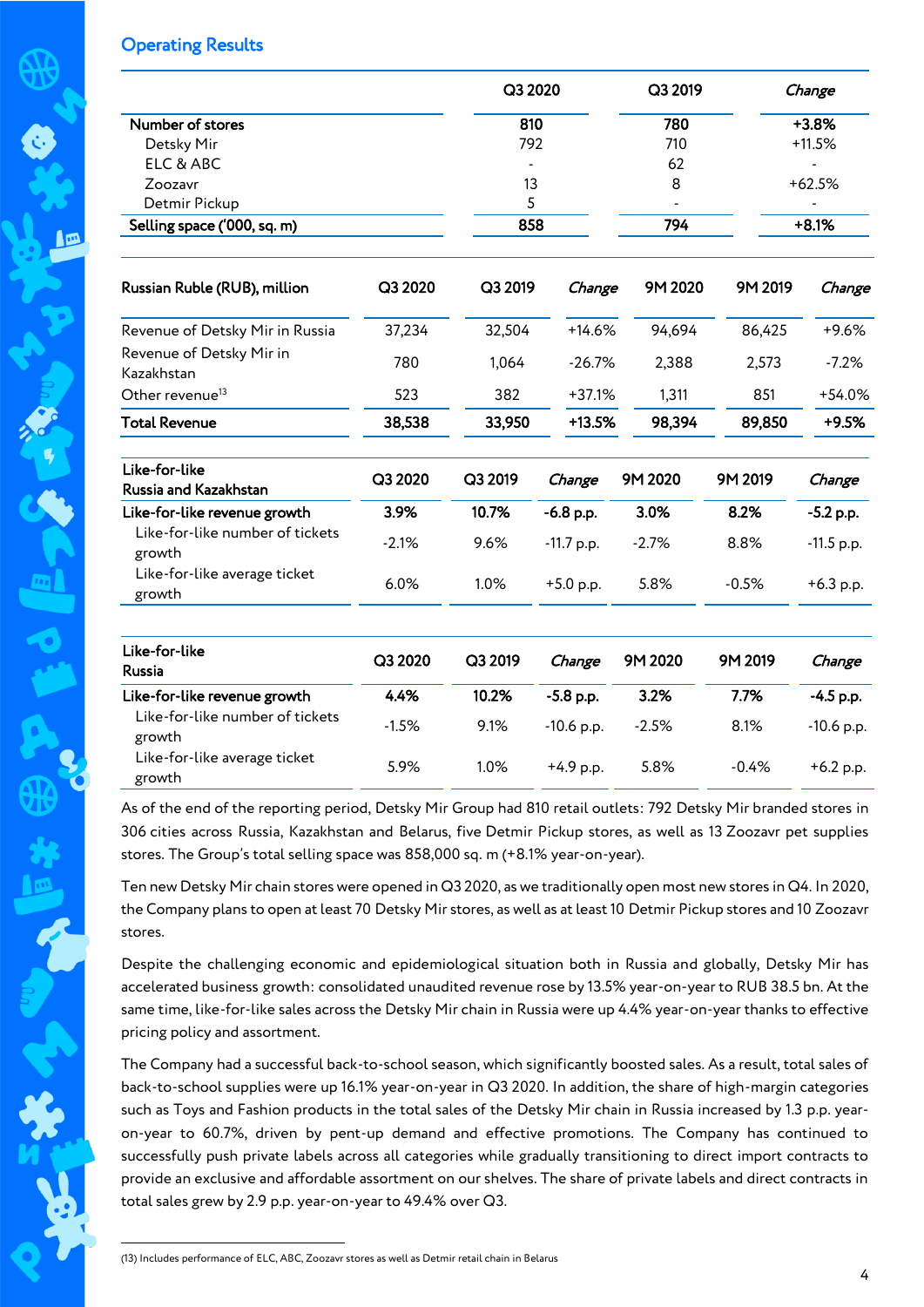Given the high volatility in consumer behavior, our omnichannel proposition drives steady sales growth for the Detsky Mir retail chain and its online store. In Q3, the Company managed to maintain strong growth in online sales: sales via the Detsky Mir online store and mobile app increased 2.4 times year-on-year with a 21.4% share of total sales in Russia. The top online performer was back-to-school supplies (+239%). Toys also demonstrated solid growth, with online sales in this category up almost 2.4 times year-on-year.

Approximately 80% of online revenue came from in-store pickup at Detsky Mir retail stores, confirming the popularity of this service with our customers. The mobile app has also been increasingly gaining traction with customers since its launch in late 2019, already generating over 60% of total online sales.

Detsky Mir continues to expand its logistics infrastructure to match the growth in the online channel. In July, our first regional distribution center was opened in Rostov-on-Don, which has already achieved a daily production rate of 1,000 orders and met its profitability targets by the end of Q3. The Company also launched a super-express delivery service from Detsky Mir stores. Customers in 250 cities across Russia can now receive their order within two hours of placing it on the website. Moreover, a good number of deliveries in Moscow are fulfilled by own courier service.

### Financial Results

In

Revenue

1

#### Income Statement Highlights<sup>14</sup>

|                                |          | <b>IAS17</b> |             |                    | IFRS <sub>16</sub> |  |  |
|--------------------------------|----------|--------------|-------------|--------------------|--------------------|--|--|
| Russian Ruble (RUB), million   | Q3 2020  | Q3 2019      | Change      | Q3 2020            | Q3 2019            |  |  |
| Revenue                        | 38,538   | 33,950       | $+13.5%$    | 38,538             | 33,950             |  |  |
| Online store                   | 7,970    | 3,369        | +136.6%     | 7,970              | 3,369              |  |  |
| Gross profit                   | 12,162   | 10,685       | $+13.8%$    | 12,162             | 10,685             |  |  |
| Gross profit margin,%          | 31.6%    | 31.5%        | $+0.1$ p.p. | 31.6%              | 31.5%              |  |  |
| SG&A                           | (6,912)  | (6, 494)     | $+6.4%$     | (4,765)            | (4,326)            |  |  |
| % of revenue                   | $-17.9%$ | $-19.1%$     | $-1.2$ p.p. | $-12.4%$           | $-12.7%$           |  |  |
| Other operating expenses       | (56)     | (10)         | +433.1%     | (60)               | (10)               |  |  |
| <b>EBITDA</b>                  | 5,162    | 4,074        | $+26.7%$    | 7,304              | 6,242              |  |  |
| EBITDA margin, %               | 13.4%    | 12.0%        | $+1.4$ p.p. | 19.0%              | 18.4%              |  |  |
| <b>Adjusted EBITDA</b>         | 5,194    | 4,180        | $+24.2%$    | 7,336              | 6,349              |  |  |
| Adjusted EBITDA margin, %      | 13.5%    | 12.3%        | $+1.2$ p.p. | 19.0%              | 18.7%              |  |  |
| Profit for the period          | 2,325    | 2,360        | $-1.5%$     | 2,039              | 2,148              |  |  |
| Profit margin, %               | 6.0%     | 7.0%         | $-1.0$ p.p. | 5.3%               | 6.3%               |  |  |
| Adjusted profit for the period | 2,351    | 2,445        | $-3.9%$     | 2,064              | 2,233              |  |  |
| Adjusted profit margin, %      | 6.1%     | 7.2%         | $-1.1 p.p.$ | 5.4%               | 6.6%               |  |  |
| Net debt                       | 18,242   | 20,188       | $-9.6%$     | 18,242             | 20,188             |  |  |
| Lease liabilities              |          |              |             | 35,064             | 31,710             |  |  |
| Net debt / EBITDA              | 1.2      | 1.5          |             |                    |                    |  |  |
| Net Debt / adjusted EBITDA LTM | 1.1      | 1.4          |             |                    |                    |  |  |
|                                |          | <b>IAS17</b> |             | IFRS <sub>16</sub> |                    |  |  |
| Russian Ruble (RUB), million   | 9M 2020  | 9M 2019      | Change      | 9M 2020            | 9M 2019            |  |  |

(14) The Company has applied IFRS 16 "Leases" for its audited financial results beginning on January 1, 2018. However, this table provides a comparison of key financial indicators on an IAS 17 basis, as in management's opinion, this approach allows the Company to more accurately assess the trends and dynamics of its business growth. This table also provides our financial results on an IFRS 16 basis. *.* 

89,850

+9.5%

98,394

98,394 89,850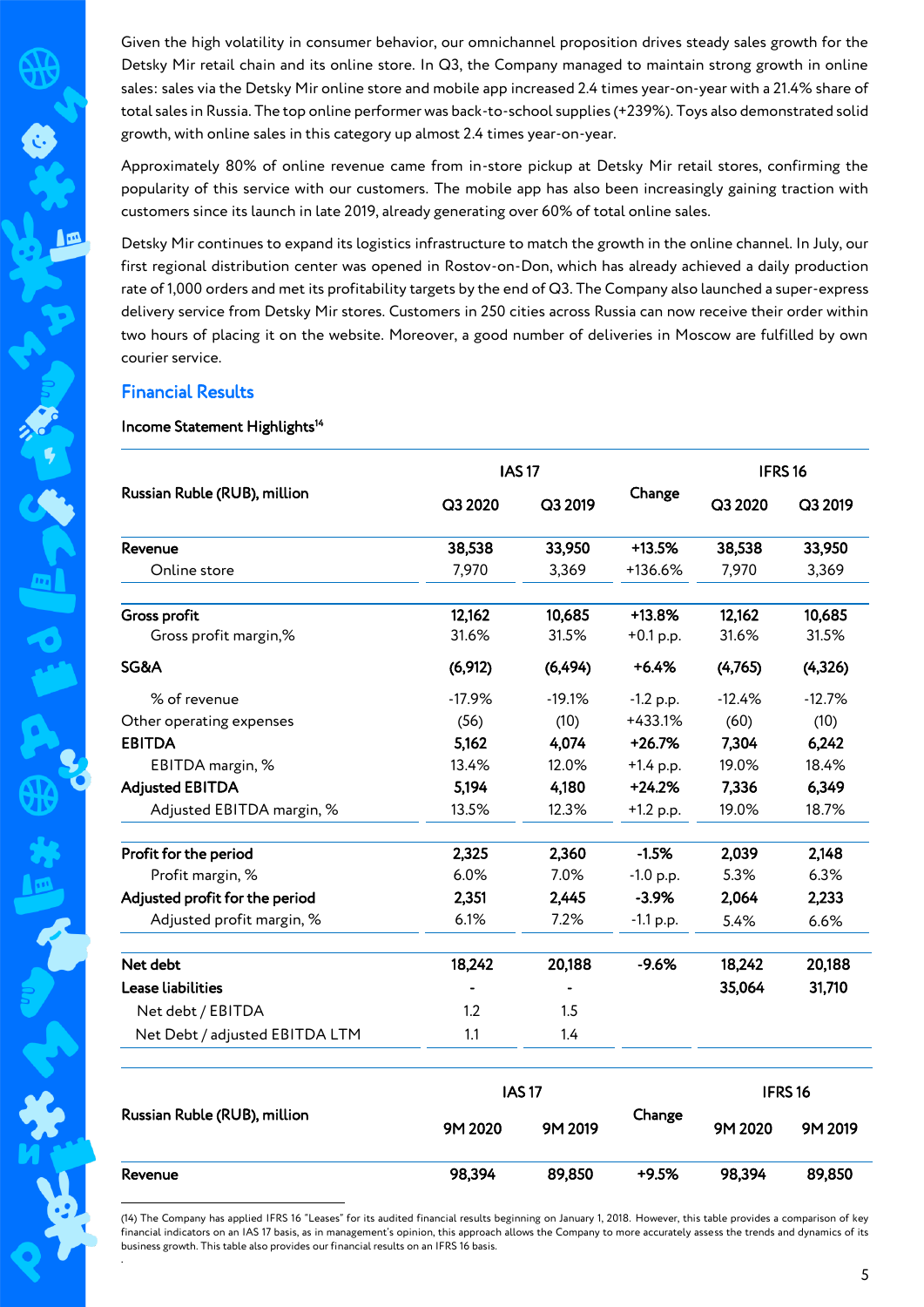| Online store                   | 22,103   | 8,672     | +154.9%     | 22,103    | 8,672    |
|--------------------------------|----------|-----------|-------------|-----------|----------|
| Gross profit                   | 30,128   | 28,277    | $+6.5%$     | 30,128    | 28,277   |
| Gross profit margin,%          | 30.6%    | 31.5%     | $-0.9$ p.p. | 30.6%     | 31.5%    |
| SG&A                           | (19,066) | (18,753)  | $+1.7%$     | (12,797)  | (12,002) |
| % of revenue                   | $-19.4%$ | $-20.9\%$ | $-1.5$ p.p. | $-13.0\%$ | $-13.4%$ |
| Other operating income         | (49)     | (8)       | +474.5%     | (22)      | (8)      |
| <b>EBITDA</b>                  | 10,598   | 9,087     | $+16.6%$    | 16,894    | 15,838   |
| EBITDA margin, %               | 10.8%    | 10.1%     | $+0.7$ p.p. | 17.2%     | 17.6%    |
| <b>Adjusted EBITDA</b>         | 11,014   | 9,515     | +15,8%      | 17,310    | 16,266   |
| Adjusted EBITDA margin, %      | 11.2%    | 10.6%     | $+0.6$ p.p. | 17.6%     | 18.1%    |
| Profit for the period          | 3,427    | 4,552     | -24.7%      | 2,423     | 4,082    |
| Profit margin, %               | 3.5%     | 5.1%      | $-1.6$ p.p. | 2.5%      | 4.5%     |
| Adjusted profit for the period | 3,760    | 4,895     | $-23.2\%$   | 2,756     | 4,425    |
| Adjusted profit margin, %      | 3.8%     | 5.4%      | $-1.6$ p.p. | 2.8%      | 4.9%     |

In Q3 2020, Detsky Mir significantly increased its operating income. Strong revenue growth combined with increased operational efficiency enabled the Company to boost adjusted EBITDA by 24.2% year-on-year to RUB 5.2 bn. Adjusted EBITDA margin rose by 1.2 p.p. year-on-year to 13.5%.

In Q3 2020, our gross profit margin increased by 0.1 p.p. year-on-year to 31.6%, mainly thanks to an increase in the share of sales of high-margin goods and the optimization of promos. The Company also managed to significantly improve commercial terms with domestic and foreign suppliers.

Detsky Mir is committed to the continuous enhancement of operational efficiency by reducing operating costs, primarily rental and personnel costs, and through the improvement of commercial lease terms and stuff schedule. In Q3 2020, rental expenses as a percentage of revenue decreased by 0.7 p.p. year-on-year. The company cut personnel costs as a percentage of revenue by 0.5 p.p. year-on-year.

Adjusted SG&A less amortization, depreciation and LTI expenses as a percentage of revenue in Q3 2020 decreased to 17.9%, down 1.2 p.p. from the same period last year.

### Selling, General and Administrative (SG&A) Expenses

|                                                    |         | <b>IAS17</b> |             |         | IFRS <sub>16</sub> |
|----------------------------------------------------|---------|--------------|-------------|---------|--------------------|
| Russian Ruble (RUB), million                       | Q3 2020 | Q3 2019      | Change      | Q3 2020 | Q3 2019            |
| Payroll                                            | 2,534   | 2,418        | $+4.8%$     | 2,534   | 2,418              |
| % of revenue                                       | 6.6%    | 7.1%         | $-0.5$ p.p. | 6.6%    | 7.1%               |
| <b>Rent &amp; Utilities</b>                        | 2,794   | 2,691        | $+3.8%$     | 646     | 473                |
| % of revenue                                       | 7.2%    | 7.9%         | $-0.7$ p.p. | $1.7\%$ | 1.4%               |
| Advertising & Marketing                            | 345     | 335          | $+3,0%$     | 345     | 335                |
| % of revenue                                       | 0.9%    | $1.0\%$      | $-0.1$ p.p. | 0.9%    | $1.0\%$            |
| Other                                              | 1,240   | 1,050        | $+18.1%$    | 1,240   | 1,099              |
| % of revenue                                       | 3.2%    | 3.1%         | $+0.1$ p.p. | 3.2%    | 3.2%               |
| SG&A (excl. D&A and LTI)                           | 6,912   | 6,494        | $+6.4%$     | 4,765   | 4,326              |
| % of revenue                                       | 17.9%   | 19.1%        | $-1.2$ p.p. | 12.4%   | 12.7%              |
| Depreciation and amortization                      | 678     | 661          | $+2.6%$     | 2,607   | 2,556              |
| % of revenue                                       | 1.8%    | 1.9%         | $-0.1 p.p.$ | 6.8%    | 7.5%               |
| Additional bonus accruals under the LTI<br>program | 32      | 107          | $-70.0%$    | 32      | 107                |
| % of revenue                                       | 0.1%    | 0.3%         | $-0.2$ p.p. | 0.1%    | 0.3%               |

**A**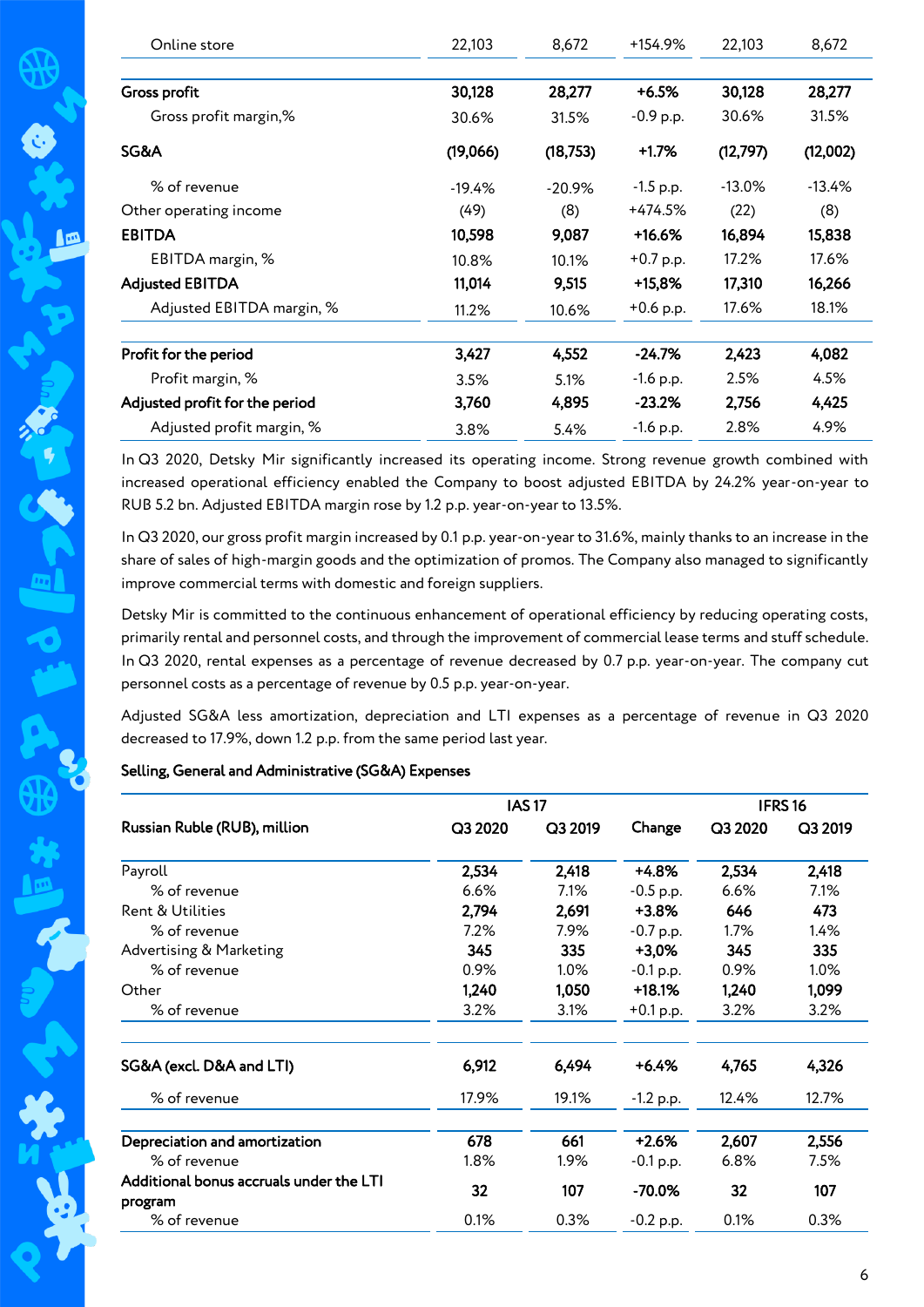|                                                    |         | <b>IAS17</b> |             |         | IFRS <sub>16</sub> |
|----------------------------------------------------|---------|--------------|-------------|---------|--------------------|
| Russian Ruble (RUB), million                       | 9M 2020 | 9M 2019      | Change      | 9M 2020 | 9M 2019            |
| Payroll                                            | 7,348   | 7,209        | $+1.9%$     | 7,348   | 7,209              |
| % of revenue                                       | 7.5%    | 8.0%         | $-0.5$ p.p. | 7.5%    | 8.0%               |
| <b>Rent &amp; Utilities</b>                        | 7,682   | 7,929        | $-3.1%$     | 1,424   | 1,178              |
| % of revenue                                       | 7.8%    | 8.8%         | $-1.0$ p.p. | 1.4%    | 1.3%               |
| Advertising & Marketing                            | 772     | 823          | $-6.2%$     | 772     | 823                |
| % of revenue                                       | 0.8%    | 0.9%         | $-0.1$ p.p. | 0.8%    | 0.9%               |
| Other                                              | 3,264   | 2,792        | +16.9%      | 3,253   | 2,792              |
| % of revenue                                       | 3.3%    | 3.1%         | $+0.2$ p.p. | 3.3%    | 3.1%               |
| SG&A (excl. D&A and LTI)                           | 19,066  | 18,753       | $+1.7%$     | 12,797  | 12,002             |
| % of revenue                                       | 19.4%   | 20.9%        | $-1.5$ p.p. | 13.0%   | 13.4%              |
| Depreciation and amortization                      | 2,078   | 1,886        | $+10.2%$    | 7,827   | 7,431              |
| % of revenue                                       | 2.1%    | 2.1%         |             | 8.0%    | 8.3%               |
| Additional bonus accruals under the LTI<br>program | 416     | 429          | $-2.9%$     | 416     | 429                |
| % of revenue                                       | 0.4%    | 0.5%         | $-0.1$ p.p. | 0.4%    | 0.5%               |

Net interest expenses as a percentage of revenue decreased by 0.5 p.p. year-on-year on the back of the decrease in net debt and interest rate. Detsky Mir's average weighted cost of debt as of the end of the reporting period declined by 1.0 p.p. year-on-year to 7.4%.

The effective income tax rate was 19.4% against 18.2% over the same period last year. Costs related to the depreciation of fixed assets and amortization of intangible assets as a percentage of revenue decreased by 0.1 p.p. to 1.8% due to high sales growth.

During the same reporting period, Detsky Mir experienced FX losses totaling RUB 1,088 m, compared to RUB 92 m of income in Q3 2019. The main reason for this is the revaluation of foreign currency liabilities (accounts payable to suppliers of goods), as well as the result of executing previously opened forwards and revaluing new ones.

Adjusted net profit declined by 3.9% year-on-year to RUB 2.4 bn. Adjusted net profit margin was 6.1% (-1.1 p.p. year-on-year).

#### Consolidated Cash Flow Statement Highlights

|                                              |           | <b>IAS17</b> |          |          | <b>IFRS16</b>      |
|----------------------------------------------|-----------|--------------|----------|----------|--------------------|
| Russian Ruble (RUB), million                 | Q3 2020   | Q3 2019      | Change   | Q3 2020  | Q3 2019            |
| <b>Adjusted EBITDA</b>                       | 5,194     | 4,180        | $+24.2%$ | 7,336    | 6,349              |
| Add / (deduct):                              |           |              |          |          |                    |
| Change in working capital                    | 4,004     | 3,078        | $+30.1%$ | 4,120    | 2,929              |
| Net interest and income tax paid             | (502)     | (703)        | $-28.5%$ | (1,076)  | (1,243)            |
| Other operating cash flows                   | 720       | 377          | $+91.1%$ | 725      | 425                |
| Net cash generated from operating activities | 9,415     | 6,932        | +35.8%   | 11,105   | 8,460              |
| Net cash used in investing activities        | (545)     | (949)        | $-42.6%$ | (545)    | (949)              |
| Net cash used in financing activities        | (10, 306) | (6, 584)     | $+56.5%$ | (11,996) | (8,112)            |
| Net decrease in cash & cash equivalents      | (1,436)   | (601)        | +138.9%  | (1,436)  | (601)              |
|                                              |           | <b>IAS17</b> |          |          | IFRS <sub>16</sub> |
| Russian Ruble (RUB), million                 | 9M 2020   | 9M 2019      | Change   | 9M 2020  | 9M 2019            |
| <b>Adjusted EBITDA</b>                       | 11,014    | 9,515        | +15.8%   | 17,310   | 16,266             |

大学的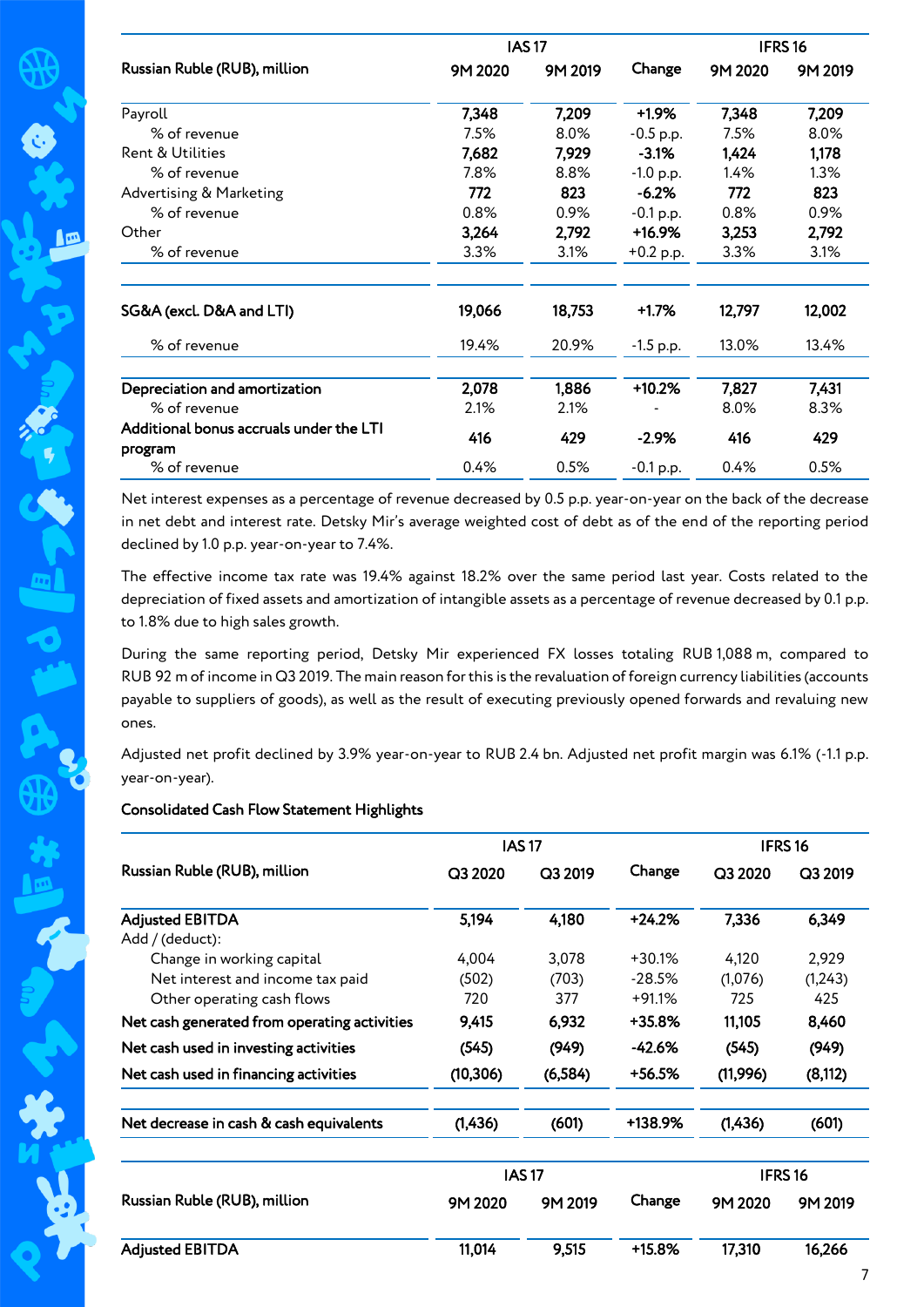| Add / (deduct):                              |          |         |           |          |          |
|----------------------------------------------|----------|---------|-----------|----------|----------|
| Change in working capital                    | (7, 124) | (3,815) | $+86.7%$  | (7,079)  | (3,752)  |
| Net interest and income tax paid             | (2,320)  | (2,350) | $-1.3%$   | (4, 125) | (4, 147) |
| Other operating cash flows                   | 1.156    | 520     | $+122.3%$ | 1.118    | 520      |
| Net cash generated from operating activities | 2.726    | 3.870   | $-29.6%$  | 7.224    | 8,887    |
| Net cash used in investing activities        | (1,192)  | (2,545) | $-53.1%$  | (1,192)  | (2,545)  |
| Net cash used in from financing activities   | (1,807)  | (3,943) | $-54.2%$  | (6,305)  | (8,961)  |
|                                              |          |         |           |          |          |
| Net decrease in cash & cash equivalents      | (273)    | (2,618) | -89.6%    | (273)    | (2,618)  |
|                                              |          |         |           |          |          |

In Q3 2020, operating cash flows before changes in working capital (adjusted EBITDA) grew by 24.2% year-onyear, reaching RUB 5.2 bn. The Company improved changes in working capital by 30.1% year-on-year to RUB 4 bn. This was driven by faster inventory turnover on the back of high sales growth. Net interest expenses and income tax in the reporting period decreased by 28.5% year-on-year, reaching RUB 502 m. As a result, operating cash flow increased by 35.8% to RUB 9.4 bn.

In Q3 2020, cash used to finance investment activities and acquire fixed and intangible assets decreased by 42.6% year-on-year to RUB 545 m, thanks to a less aggressive store expansion strategy, as well as the absence of one-off capital expenses that were made in 2019. CAPEX for the expansion of the retail chain totaled RUB 93 m. Meanwhile, the Company's investment in IT development amounted to RUB 344 m.

Net cash generated from financing activities in the reporting period amounted to RUB 10.3 bn, versus RUB 6.6 bn in Q3 2019, driven by a decrease in our cash position following the repayment of our credit lines.

As of 30 September 2020, Detsky Mir's total debt was RUB 19.7 bn, of which short-term loans accounted for 44.3% and long-term loans 55.7%. Net debt decreased by 9.6% year-on-year to RUB 18.2 bn. All of the Company's debt is denominated in Russian rubles. As of 30 September, the Company's available undrawn credit limit with leading Russian and international banks totaled RUB 30 bn. Net debt/adjusted EBITDA declined to 1.1х.

 $\alpha\alpha\alpha$ 

# Conference Call Information

Detsky Mir's management will host a conference call today at 17:00 (Moscow time) / 14:00 (London time) / 9:00 (New York time) to discuss the Company's Q3 2020 unaudited IFRS Financial Results.

The dial-in numbers for the conference call are:

#### Russia +7 495 283 98 58

In

UK +44 203 984 98 44

USA +1 718 866 46 14

PIN 288 543#

Online presentation [Web dial-in and Presentation](https://mm.closir.com/slides?id=288543) 

### For additional information:

Julia Polikarpova Head of Public Relations Tel.: +7 495 781 08 08, ext. 2041 upolikarpova@detmir.ru

Sergey Levitskiy

Head of Investor Relations Tel.:+ 7 495 781 08 08, ext. 2315 slevitskiy@detmir.ru

The Detsky Mir Group of Companies (MOEX: DSKY) is a multi-format retailer and the leader in the children's goods sector in Russia. The Group comprises the Detsky Mir and the Detmir Pickup retail chains, as well as the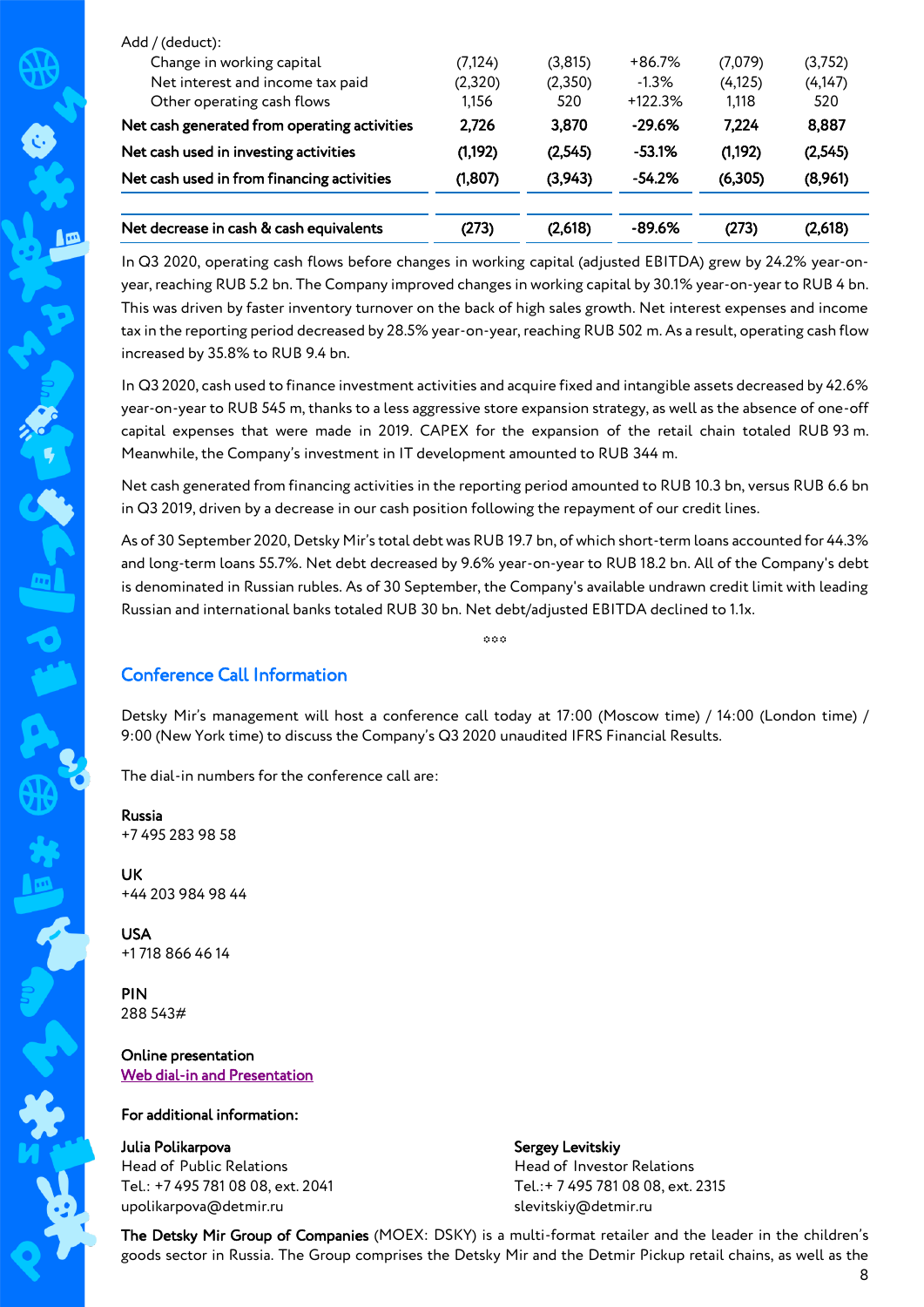Zoozavr pet supplies retail chain. The Company operates a retail chain of 792 Detsky Mir stores located in 306 cities in Russia, Kazakhstan and Belarus, five Detmir Pickup stores, as well as 13 Zoozavr stores as of 30 September 2020. The total selling space was approximately 858,000 square meters.

Detsky Mir Group's shareholder structure as of the date of this announcement is as follows: Detsky Mir Group's shareholder structure as of the date of this announcement is as follows: Free float<sup>15</sup> - 100%.

Websites: detmir.ru, elc-russia.ru, ir.detmir.ru

#### Disclaimer:

Some of the information in these materials may contain projections or other forward-looking statements regarding future events or the future financial performance of Detsky Mir. You can identify forward looking statements by terms such as "expect", "believe", "anticipate", "estimate", "intend", "will", "could," "may" or "might" the negative of such terms or other similar expressions. Detsky Mir wishes to caution you that these statements are only predictions and that actual events or results may differ materially. Detsky Mir does not intend to update these statements to reflect events and circumstances occurring after the date hereof or to reflect the occurrence of unanticipated events. Many factors could cause the actual results to differ materially from those contained in projections or forward-looking statements of Detsky Mir, including, among others, general economic conditions, the competitive environment, risks associated with operating in the Russian Federation, rapid technological and market change in the industries Detsky Mir operates in, impact of COVID-19 pandemic on macroeconomic situation on the markets of presence and financial results of Detsky Mir and its subsidiaries, as well as many other risks specifically related to Detsky Mir and its operations.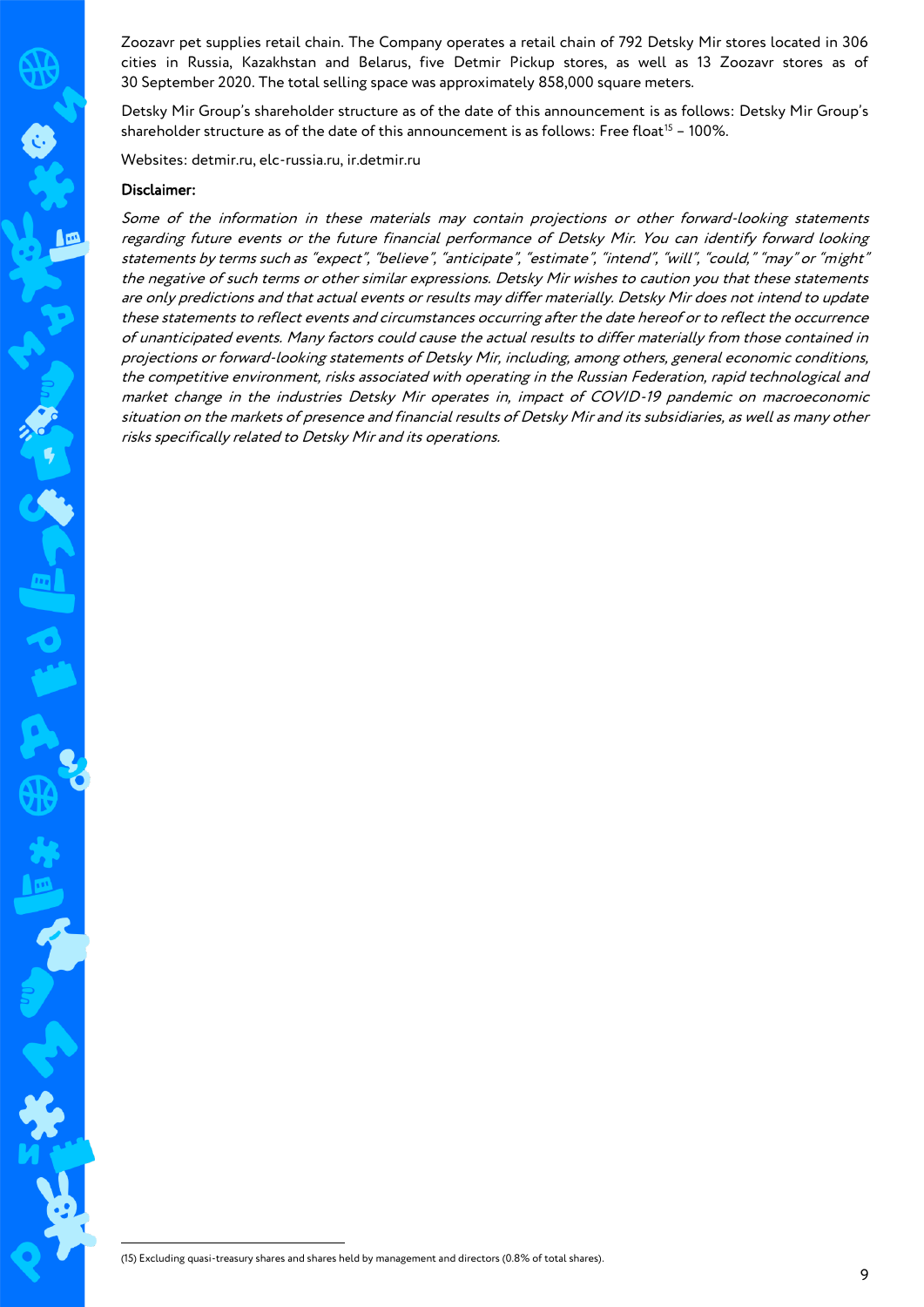## Attachment A

EBITDA is calculated as profit for the period before income tax expense, foreign exchange (loss)/gain, gain on acquisition of controlling interest in associate, finance expense, finance income, depreciation and amortization. EBITDA margin is calculated as EBITDA for a given period divided by revenue for the same period expressed as a percentage. Our EBITDA may not be similar to EBITDA measures of other companies; is not a measurement under accounting principles generally accepted under IFRS and should be considered in addition to, but not as a substitute for, the information contained in our consolidated statement of profit and loss. We believe that EBITDA provides useful information to investors because it is an indicator of the strength and performance of our ongoing business operations, including our ability to fund discretionary spending such as capital expenditures, acquisitions of businesses and other investments and our ability to incur and service debt. While depreciation and amortization are considered operating costs under IFRS, these expenses primarily represent the non-cash current period allocation of costs associated with long-lived assets acquired or constructed in prior periods. EBITDA is commonly used as one of the bases for investors and analysts to evaluate and compare the periodic and future operating performance and value of companies.

Adjusted EBITDA and Adjusted profit for the period are used to evaluate the financial performance of the Group. This represents an underlying financial measure adjusted for one-off gains and losses. We believe that adjusted measures provide investors with additional useful information to measure our underlying financial performance, particularly from period to period, because these measures are exclusive of certain one-off gains and losses.

EBITDA and Adjusted EBITDA of the third quarter can be reconciled to our consolidated statements of profit and loss as follows:

|                                                                                                                                                                     |         | <b>IAS17</b> | IFRS <sub>16</sub> |         |  |
|---------------------------------------------------------------------------------------------------------------------------------------------------------------------|---------|--------------|--------------------|---------|--|
| <b>RUB</b> <sub>m</sub>                                                                                                                                             | Q3 2020 | Q3 2019      | Q3 2020            | Q3 2019 |  |
| Profit for the period                                                                                                                                               | 2,325   | 2,360        | 2,039              | 2,148   |  |
| Add / (deduct):                                                                                                                                                     |         |              |                    |         |  |
| Finance income                                                                                                                                                      | (8)     | (1)          | (10)               | (2)     |  |
| Finance expense                                                                                                                                                     | 519     | 621          | 1,092              | 1,161   |  |
| Foreign exchange loss / (income)                                                                                                                                    | 1,088   | (92)         | 1,088              | (92)    |  |
| Income tax expense                                                                                                                                                  | 560     | 524          | 488                | 471     |  |
| Depreciation and amortization                                                                                                                                       | 678     | 661          | 2,607              | 2,556   |  |
| <b>EBITDA</b><br>Reverse effect of:                                                                                                                                 | 5,162   | 4,074        | 7304               | 6 2 4 2 |  |
| Additional bonus accruals under the LTI<br>$program \ (Income received from partial$<br>termination of employees' right to receive<br>shares under the LTI program) | 32      | 107          | 32                 | 107     |  |
| <b>Adjusted EBITDA</b>                                                                                                                                              | 5,194   | 4,180        | 7,336              | 6,349   |  |

Adjusted profit for the period of the third quarter can be reconciled to our consolidated statements of profit and loss as follows:

|                                                                                                         |         | <b>IAS17</b> | <b>IFRS16</b> |         |
|---------------------------------------------------------------------------------------------------------|---------|--------------|---------------|---------|
| RUB <sub>m</sub>                                                                                        | Q3 2020 | Q3 2019      | Q3 2020       | Q3 2019 |
| Profit for the period                                                                                   | 2,325   | 2,360        | 2,039         | 2,148   |
| Reverse effect of:                                                                                      |         |              |               |         |
| Additional bonus accruals under the LTI<br>program \ (Income received from partial                      |         |              |               |         |
| termination of employees' right to receive<br>shares under the LTI program) with related tax<br>effects | 26      | 85           | 26            | 85      |
| Adjusted profit for the period                                                                          | 2,351   | 2,445        | 2.064         | 2,233   |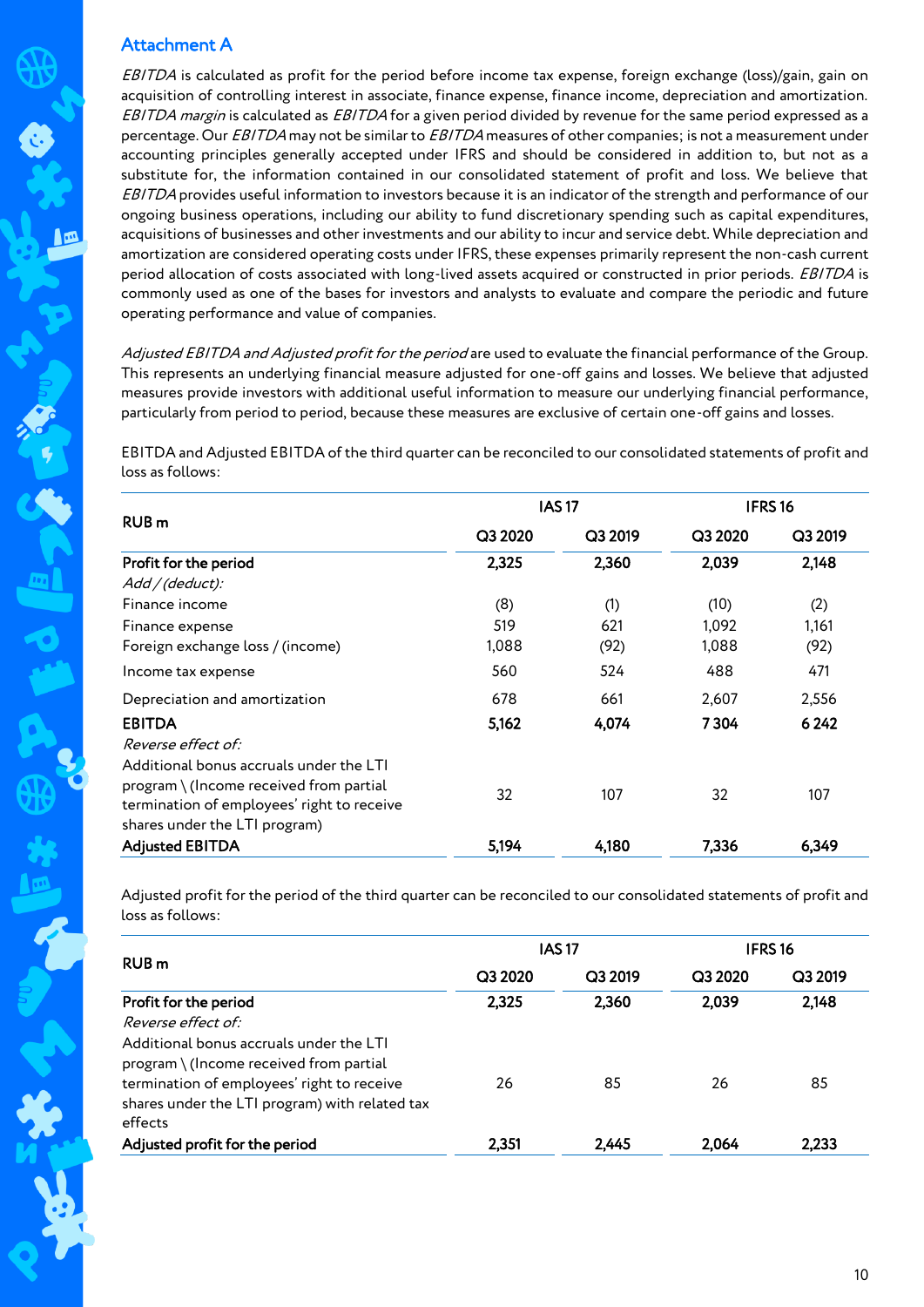EBITDA and Adjusted EBITDA of the nine months can be reconciled to our consolidated statements of profit and loss as follows:

|                                                                                                                                                                   |         | <b>IAS17</b> | IFRS <sub>16</sub> |         |
|-------------------------------------------------------------------------------------------------------------------------------------------------------------------|---------|--------------|--------------------|---------|
| RUB <sub>m</sub>                                                                                                                                                  | 9M 2020 | 9M 2019      | 9M 2020            | 9M 2019 |
| Profit for the period                                                                                                                                             | 3,427   | 4,552        | 2,423              | 4,082   |
| Add / (deduct):                                                                                                                                                   |         |              |                    |         |
| Finance income                                                                                                                                                    | (74)    | (4)          | (76)               | (8)     |
| Finance expense                                                                                                                                                   | 1,769   | 1,785        | 3,573              | 3,583   |
| Foreign exchange loss                                                                                                                                             | 2,559   | 194          | 2,559              | 194     |
| Income tax expense                                                                                                                                                | 838     | 673          | 587                | 555     |
| Depreciation and amortization                                                                                                                                     | 2,078   | 1,886        | 7,827              | 7,431   |
| <b>EBITDA</b>                                                                                                                                                     | 10,598  | 9,087        | 16,894             | 15,838  |
| Reverse effect of:                                                                                                                                                |         |              |                    |         |
| Additional bonus accruals under the LTI<br>program \ (Income received from partial<br>termination of employees' right to receive<br>shares under the LTI program) | 416     | 429          | 416                | 429     |
| <b>Adjusted EBITDA</b>                                                                                                                                            | 11,014  | 9,515        | 17,310             | 16,266  |
|                                                                                                                                                                   |         |              |                    |         |

Adjusted profit for the period of the nine months can be reconciled to our consolidated statements of profit and loss as follows:

|                                                                                                         |         | <b>IAS17</b> | <b>IFRS16</b> |         |
|---------------------------------------------------------------------------------------------------------|---------|--------------|---------------|---------|
| RUB <sub>m</sub>                                                                                        | 9M 2020 | 9M 2019      | 9M 2020       | 9M 2019 |
| Profit for the period                                                                                   | 3,427   | 4,552        | 2,423         | 4,082   |
| Reverse effect of:                                                                                      |         |              |               |         |
| Additional bonus accruals under the LTI                                                                 |         |              |               |         |
| program \ (Income received from partial                                                                 | 333     | 343          | 333           | 343     |
| termination of employees' right to receive<br>shares under the LTI program) with related tax<br>effects |         |              |               |         |
| Adjusted profit for the period                                                                          | 3,760   | 4,895        | 2.756         | 4,425   |

A<br>R

f

光泽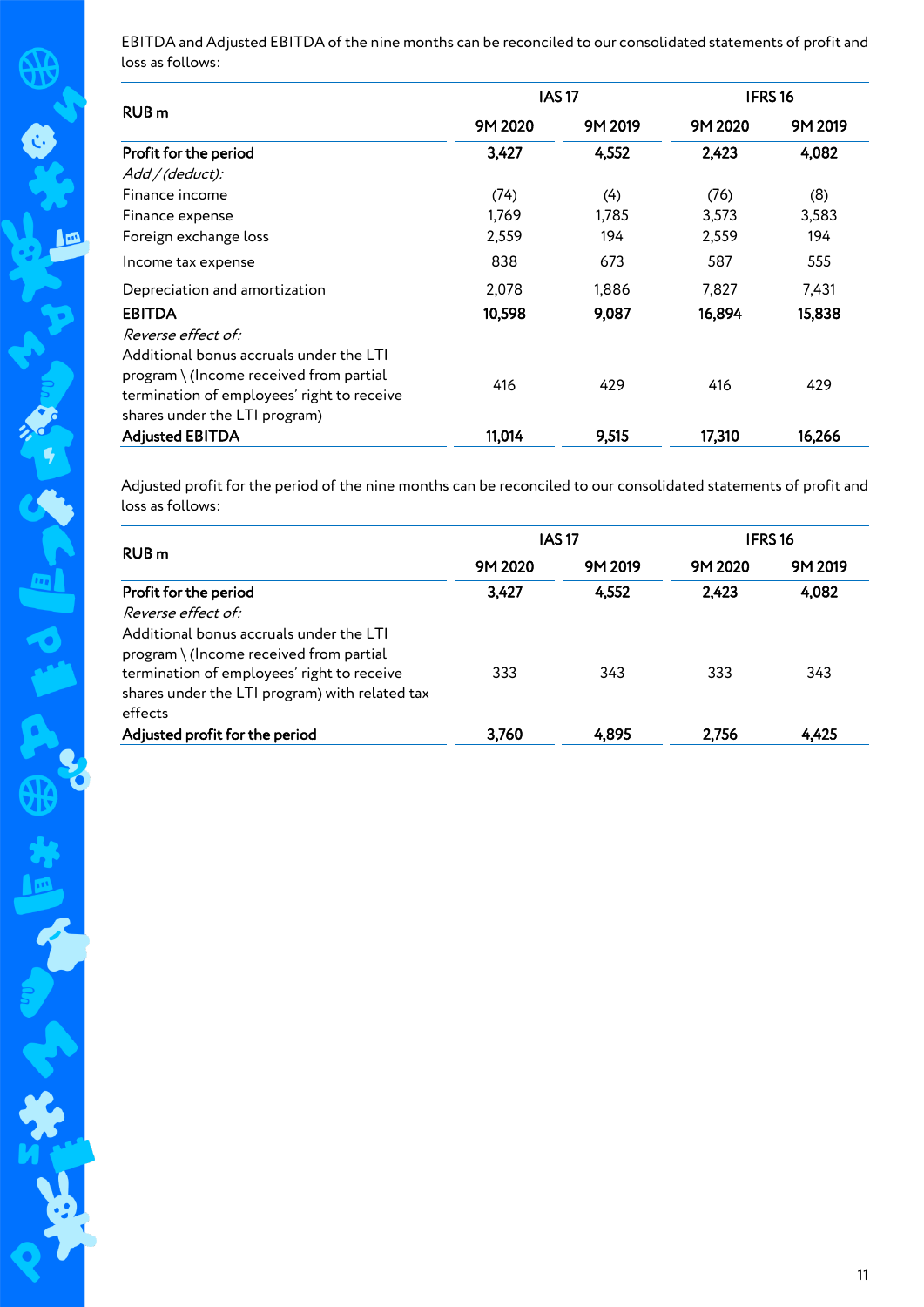# Attachment B

### Detsky Mir Group

 $\sqrt{2}$ 

T.

H

### Unaudited Consolidated Statement of Profit or Loss and Other Comprehensive Income with application of IFRS 16 "Leases" (in millions of Russian Rubles)

For the nine months ended 30 September,

|                                                               | 2020      | 2019      |
|---------------------------------------------------------------|-----------|-----------|
| Revenue                                                       | 98,394    | 89,850    |
| Cost of sales                                                 | (68, 266) | (61, 573) |
| Gross profit                                                  | 30,128    | 28,277    |
| Selling, general and administrative expenses                  | (21,040)  | (19, 863) |
| Other operating income, net                                   | (22)      | (8)       |
| Operating profit                                              | 9,066     | 8,406     |
| Finance income                                                | 76        | 8         |
| Finance expenses                                              | (3, 573)  | (3,583)   |
| Foreign exchange loss, net                                    | (2, 559)  | (194)     |
| Profit before tax                                             | 3,010     | 4,637     |
| Income tax expense                                            | (587)     | (555)     |
| Profit for the period                                         | 2,423     | 4,082     |
| Other comprehensive income:                                   |           |           |
| Items that may be reclassified subsequently to profit or loss |           |           |
| Effect of translation to presentation currency                | (67)      | 41        |
| Total comprehensive income for the period                     | 2,356     | 4,123     |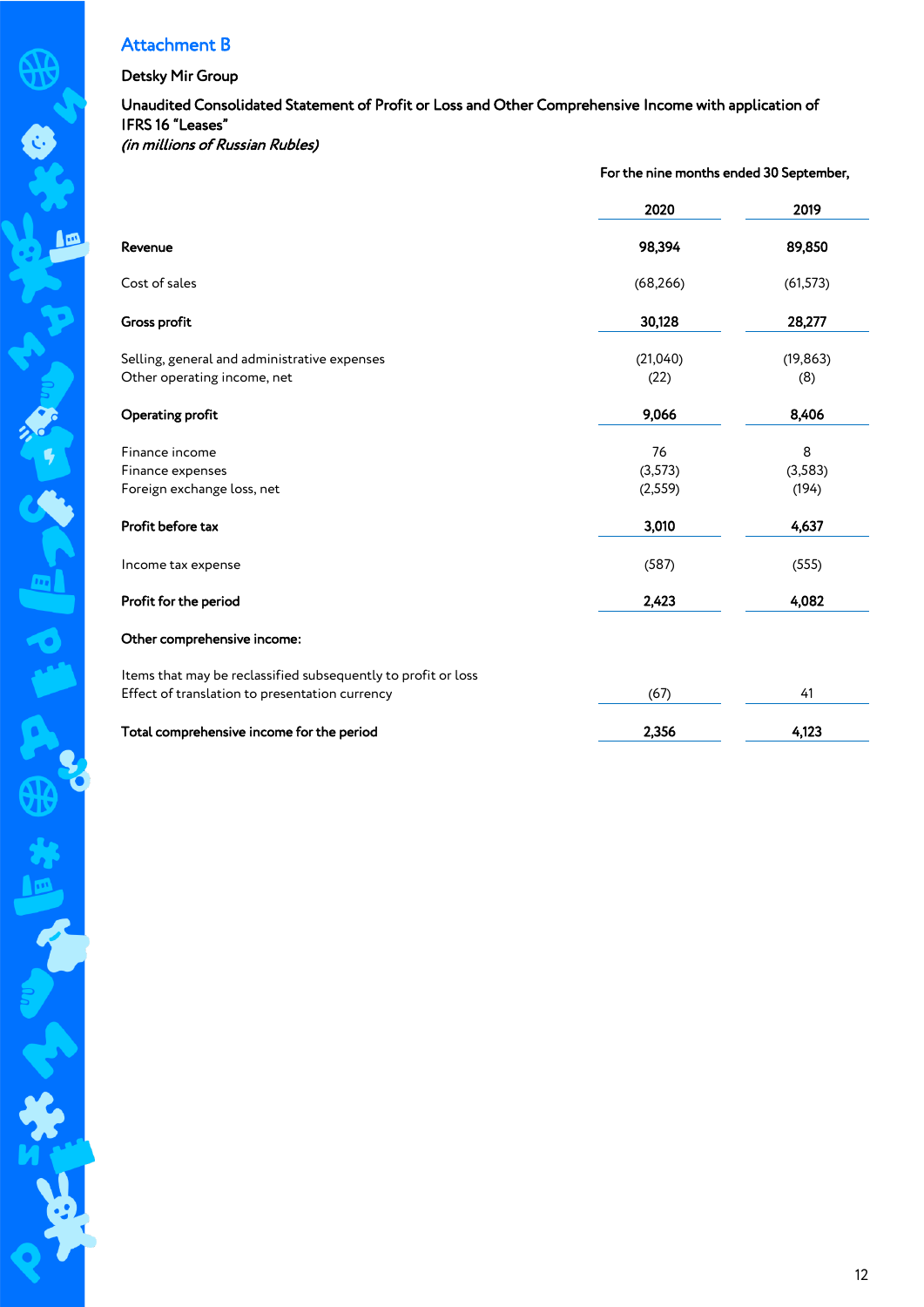### Unaudited Consolidated Statement of Financial Position with application of IFRS 16 "Leases" (in millions of Russian Rubles)

|                                                                            | At 30 September<br>2020 | At 30 September<br>2019 |
|----------------------------------------------------------------------------|-------------------------|-------------------------|
| <b>ASSETS</b>                                                              |                         |                         |
| <b>NON-CURRENT ASSETS</b>                                                  |                         |                         |
| Property, plant and equipment                                              | 8,836                   | 9,580                   |
| Intangible assets                                                          | 1,452                   | 1,422                   |
| Right-of-use assets                                                        | 31,983                  | 30,258                  |
| Deferred tax assets                                                        | 2,497                   | 1,812                   |
| Other non-current assets                                                   | 118                     | 118                     |
| Total non-current assets                                                   | 44,886                  | 43,190                  |
| <b>CURRENT ASSETS</b>                                                      |                         |                         |
| Inventories                                                                | 38,259                  | 35,233                  |
| Trade receivables                                                          | 2,805                   | 3,729                   |
| Other current assets                                                       | 1,119                   | 1,067                   |
| Cash and cash equivalents                                                  | 1,496                   | 717                     |
| Total current assets                                                       | 43,679                  | 40,746                  |
| <b>TOTAL ASSETS</b>                                                        | 88,565                  | 83,936                  |
| <b>EQUITY AND LIABILITIES</b>                                              |                         |                         |
| <b>EQUITY</b>                                                              |                         |                         |
| Share capital                                                              | 1                       | 1                       |
| Treasury shares                                                            | (407)                   | (319)                   |
| Additional paid-in capital                                                 | 5,793                   | 5,793                   |
| Accumulated deficit                                                        | (8,893)                 | (5, 554)                |
| Currency translation reserve                                               | 95                      | 128                     |
| Total (equity deficit) / equity                                            | (3, 411)                | 49                      |
| <b>NON-CURRENT LIABILITIES</b>                                             |                         |                         |
| Lease liabilities                                                          | 27,640                  | 25,274                  |
| Long-term loans and borrowings                                             | 11,000                  | 5,980                   |
| Deferred tax liabilities                                                   | 101                     | 100                     |
| Total non-current liabilities                                              | 38,741                  | 31,354                  |
| <b>CURRENT LIABILITIES</b>                                                 |                         |                         |
| Trade payables                                                             | 28,630                  | 26,452                  |
| Short-term loans and borrowings and current portion of long-term loans and |                         |                         |
| borrowings                                                                 | 8,738                   | 14,926                  |
| Lease liabilities                                                          | 7,424                   | 6,436                   |
| Other current liabilities                                                  | 8,443                   | 4,719                   |
| <b>Total current liabilities</b>                                           | 53,235                  | 52,533                  |
| <b>Total liabilities</b>                                                   | 91,976                  | 83,887                  |
| TOTAL EQUITY AND LIABILITIES                                               | 88,565                  | 83,936                  |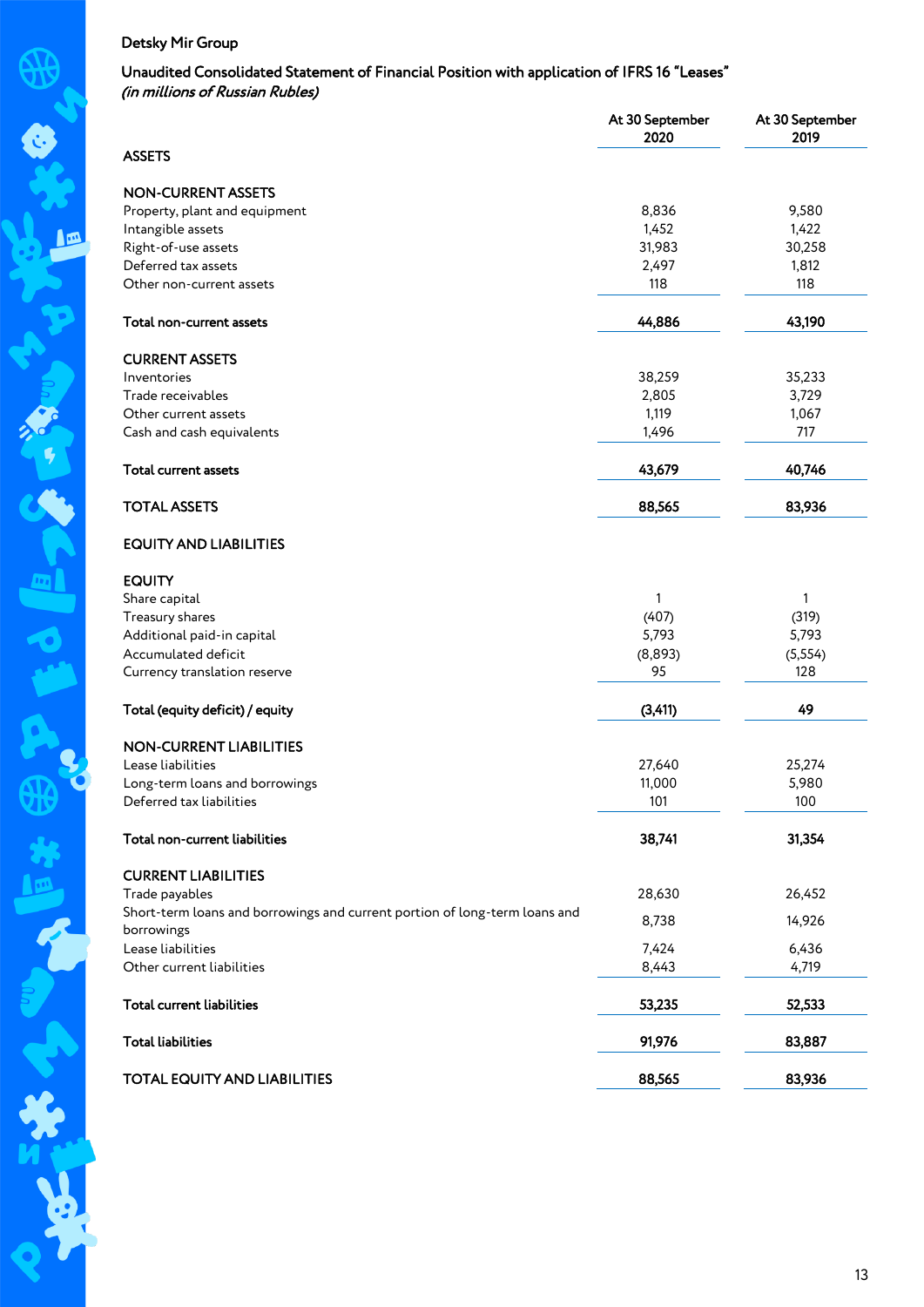### Unaudited Consolidated Statement of Cash Flows with application of IFRS 16 "Leases" (in millions of Russian Rubles)

### For the nine months ended 30 September

|                                                                                                       | 2020      | 2019      |
|-------------------------------------------------------------------------------------------------------|-----------|-----------|
| Operating activities:                                                                                 |           |           |
| Profit for the year                                                                                   | 2,423     | 4,082     |
| Adjustments for:                                                                                      |           |           |
| Depreciation and amortization expense                                                                 | 7,827     | 7,431     |
| Finance expenses                                                                                      | 3,573     | 3,583     |
| Foreign exchange loss, net                                                                            | 2,559     | 194       |
| Write-offs of merchandise inventories relating to shrinkage and write-down to<br>net realizable value | 1,541     | 760       |
| Income tax expense recognized in profit or loss                                                       | 587       | 555       |
| Expense on equity-settled share-based compensation                                                    | 34        | 247       |
| Bad debts written-off and change in loss allowance for doubtful receivables on                        |           |           |
| advances paid and other receivables                                                                   | 3         | (38)      |
| Gain on disposal of non-current assets                                                                | (5)       | (21)      |
| Finance income                                                                                        | (76)      |           |
| Other                                                                                                 | (38)      | (8)       |
|                                                                                                       |           |           |
| Changes in working capital:                                                                           |           |           |
| Decrease in trade receivables                                                                         | 1,237     | 744       |
| Decrease in other current assets                                                                      | 358       | 746       |
| Increase in inventories                                                                               | (1, 147)  | (913)     |
| Decrease in trade payables                                                                            | (6, 843)  | (3,256)   |
| Decrease in other current liabilities                                                                 | (683)     | (1,072)   |
| Cash generated by operations                                                                          | 11,350    | 13,034    |
| Interest paid                                                                                         | (3,213)   | (3, 194)  |
| Interest received                                                                                     | 72        | 3         |
| Income tax paid                                                                                       | (985)     | (957)     |
|                                                                                                       |           |           |
| Net cash generated by operating activities                                                            | 7,224     | 8,886     |
| Investing activities:                                                                                 |           |           |
| Payments for property, plant and equipment                                                            | (771)     | (2,027)   |
| Payments for intangible assets                                                                        | (449)     | (539)     |
| Proceeds from sale of property, plant and equipment                                                   | 28        | 22        |
| Net cash used in investing activities                                                                 | (1, 192)  | (2, 544)  |
|                                                                                                       |           |           |
| <b>Financing activities:</b>                                                                          |           |           |
| Purchase of treasury shares                                                                           | (90)      | (139)     |
| Sale of treasury shares                                                                               |           | 34        |
| Repayment of loans and borrowings                                                                     | (54, 922) | (50, 754) |
| Lease payments                                                                                        | (4, 498)  | (5,017)   |
| Dividends paid                                                                                        | (2, 205)  | (3,274)   |
| Proceeds from loans and borrowings                                                                    | 55,410    | 50,190    |
| Net cash used in financing activities                                                                 | (6, 305)  | (8,960)   |
| NET DECREASE IN CASH AND CASH EQUIVALENTS                                                             | (273)     | (2,618)   |
| CASH AND CASH EQUIVALENTS, beginning of the period                                                    | 1,769     | 3,335     |
| CASH AND CASH EQUIVALENTS, end of the period                                                          | 1,496     | 717       |
|                                                                                                       |           |           |

A,

1

光明的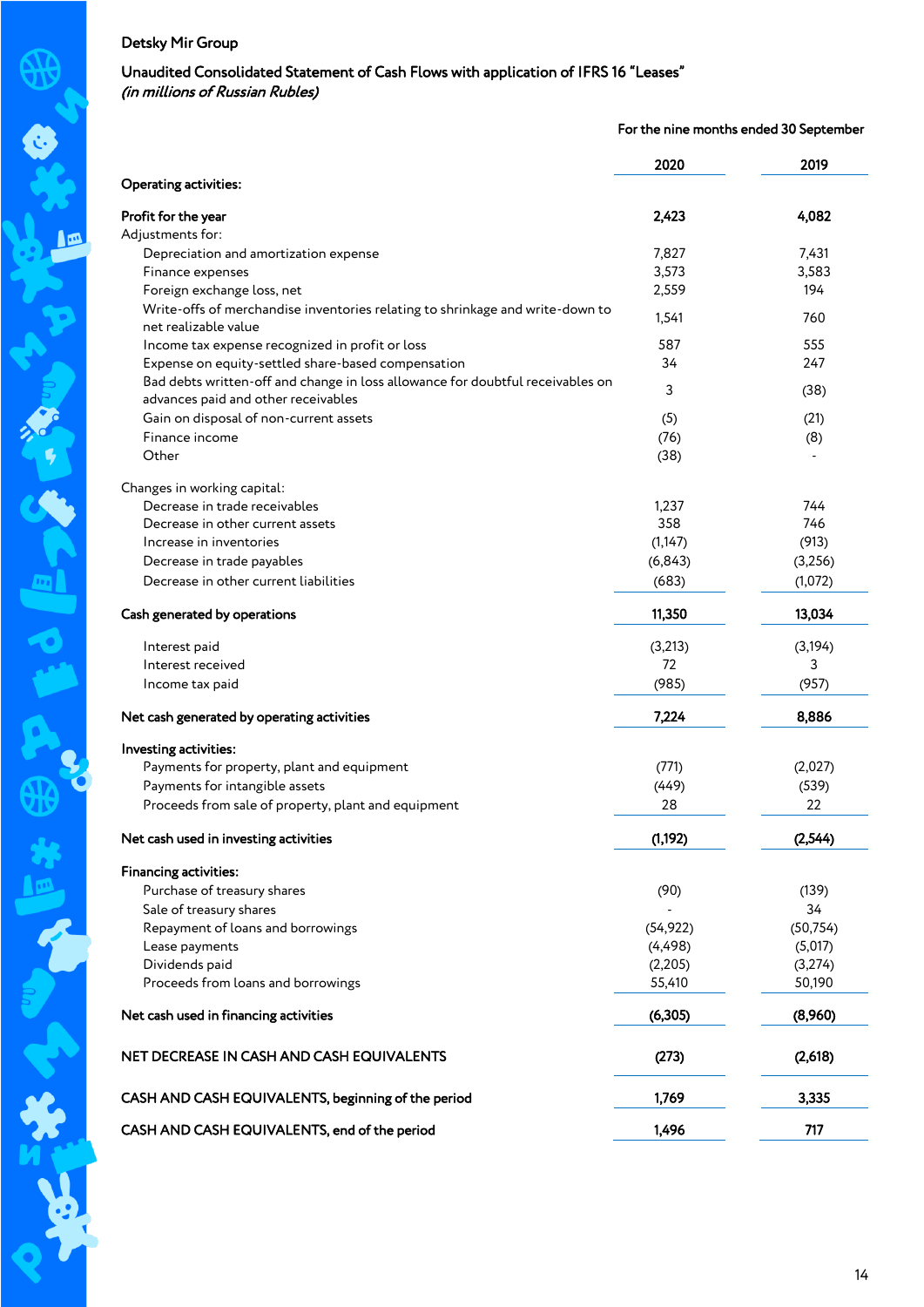Had the Group continued applying IAS 17 instead of IFRS 16, Unaudited Consolidated Statement of Profit or Loss and Other Comprehensive Income would have been as follows: (in millions of Russian Rubles)

|                                                               | For the nine months ended 30 September, |           |
|---------------------------------------------------------------|-----------------------------------------|-----------|
|                                                               | 2020                                    | 2019      |
| Revenue                                                       | 98,394                                  | 89,850    |
| Cost of sales                                                 | (68, 266)                               | (61, 573) |
| Gross profit                                                  | 30,128                                  | 28,277    |
| Selling, general and administrative expenses                  | (21, 560)                               | (21,069)  |
| Other operating income, net                                   | (49)                                    | (8)       |
| Operating profit                                              | 8,519                                   | 7,200     |
| Finance income                                                | 74                                      | 4         |
| Finance expenses                                              | (1,769)                                 | (1,785)   |
| Foreign exchange loss, net                                    | (2, 559)                                | (194)     |
| Profit before tax                                             | 4,265                                   | 5,225     |
| Income tax expense                                            | (838)                                   | (673)     |
| Profit for the period                                         | 3,427                                   | 4,552     |
| Other comprehensive income:                                   |                                         |           |
| Items that may be reclassified subsequently to profit or loss |                                         |           |
| Effect of translation to presentation currency                | 7                                       | 8         |
| Total comprehensive income for the period                     | 3,434                                   | 4,560     |

R

不知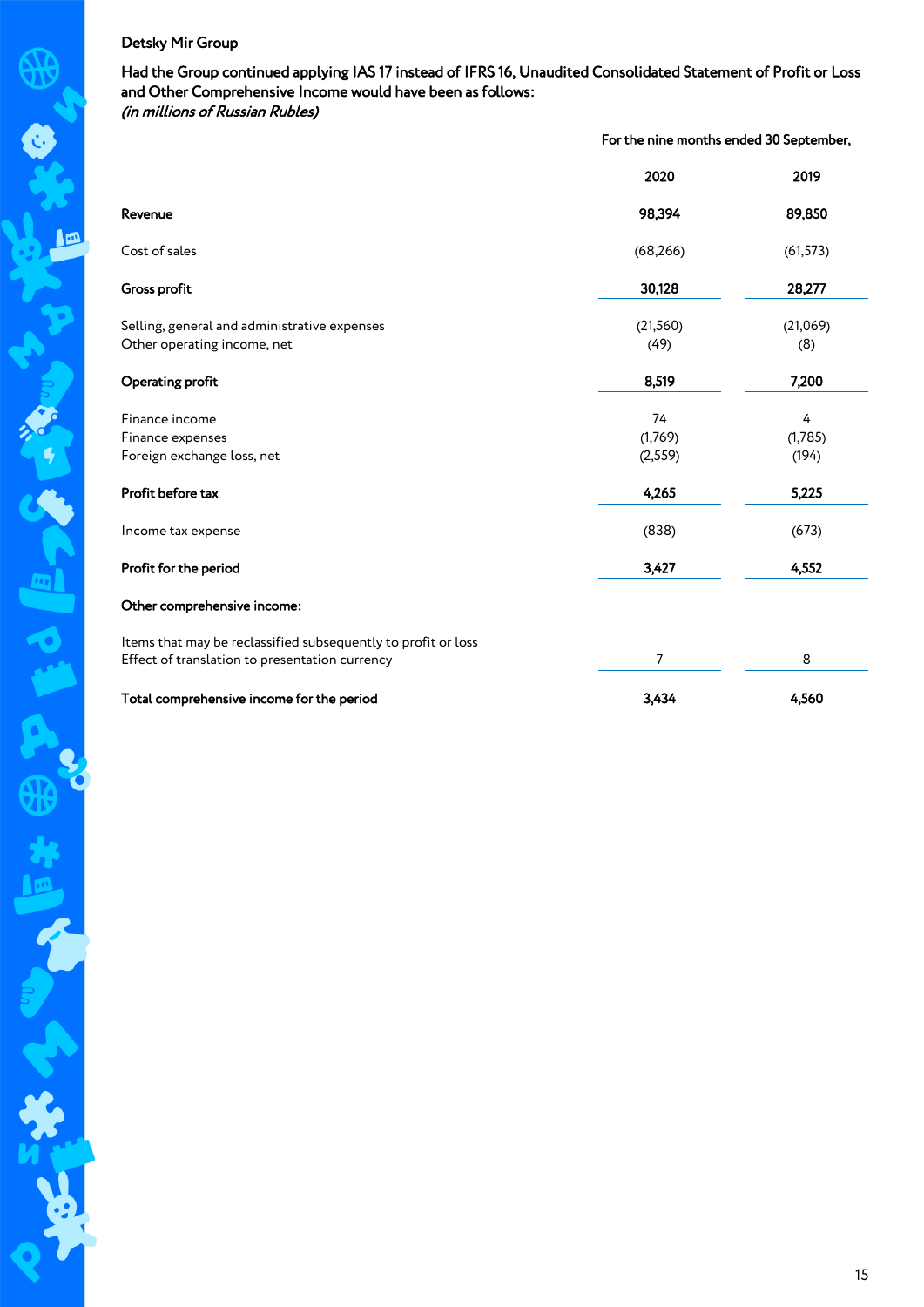### Had the Group continued applying IAS 17 instead of IFRS 16, Unaudited Consolidated Statement of Financial Position would have been as follows: (in millions of Russian Rubles)

|                                                                            | At 30 September<br>2020 | At 30 September<br>2019 |
|----------------------------------------------------------------------------|-------------------------|-------------------------|
| <b>ASSETS</b>                                                              |                         |                         |
| <b>NON-CURRENT ASSETS</b>                                                  |                         |                         |
| Property, plant and equipment                                              | 8,836                   | 9,580                   |
| Intangible assets                                                          | 1,452                   | 1,422                   |
| Deferred tax assets                                                        | 1,829                   | 1,467                   |
| Other non-current assets                                                   | 215                     | 220                     |
| Total non-current assets                                                   | 12,332                  | 12,689                  |
|                                                                            |                         |                         |
| <b>CURRENT ASSETS</b>                                                      |                         |                         |
| Inventories                                                                | 38,259                  | 35,233                  |
| Trade receivables                                                          | 2,805                   | 3,729                   |
| Other current assets                                                       | 1,406                   | 1,420                   |
| Cash and cash equivalents                                                  | 1,496                   | 717                     |
| Total current assets                                                       | 43,966                  | 41,099                  |
| <b>TOTAL ASSETS</b>                                                        | 56,298                  | 53,788                  |
| <b>EQUITY AND LIABILITIES</b>                                              |                         |                         |
| <b>EQUITY</b>                                                              |                         |                         |
| Share capital                                                              | 1                       | 1                       |
| Treasury shares                                                            | (407)                   | (319)                   |
| Additional paid-in capital                                                 | 5,793                   | 5,793                   |
| Accumulated deficit                                                        |                         |                         |
|                                                                            | (6, 221)                | (4, 176)                |
| Currency translation reserve                                               | 136                     | 126                     |
| Total (equity deficit) / equity                                            | (698)                   | 1,425                   |
| <b>NON-CURRENT LIABILITIES</b>                                             |                         |                         |
| Long-term loans and borrowings                                             | 11,000                  | 5,980                   |
| Deferred tax liabilities                                                   | 101                     | 100                     |
| Total non-current liabilities                                              | 11,101                  | 6,080                   |
| <b>CURRENT LIABILITIES</b>                                                 |                         |                         |
| Trade payables                                                             | 28,630                  | 26,452                  |
| Short-term loans and borrowings and current portion of long-term loans and | 8,738                   | 14,926                  |
| borrowings<br>Other current liabilities                                    | 8,527                   | 4,905                   |
| <b>Total current liabilities</b>                                           | 45,895                  | 46,283                  |
|                                                                            |                         |                         |
| <b>Total liabilities</b>                                                   | 56,996                  | 52,363                  |
| TOTAL EQUITY AND LIABILITIES                                               | 56,298                  | 53,788                  |